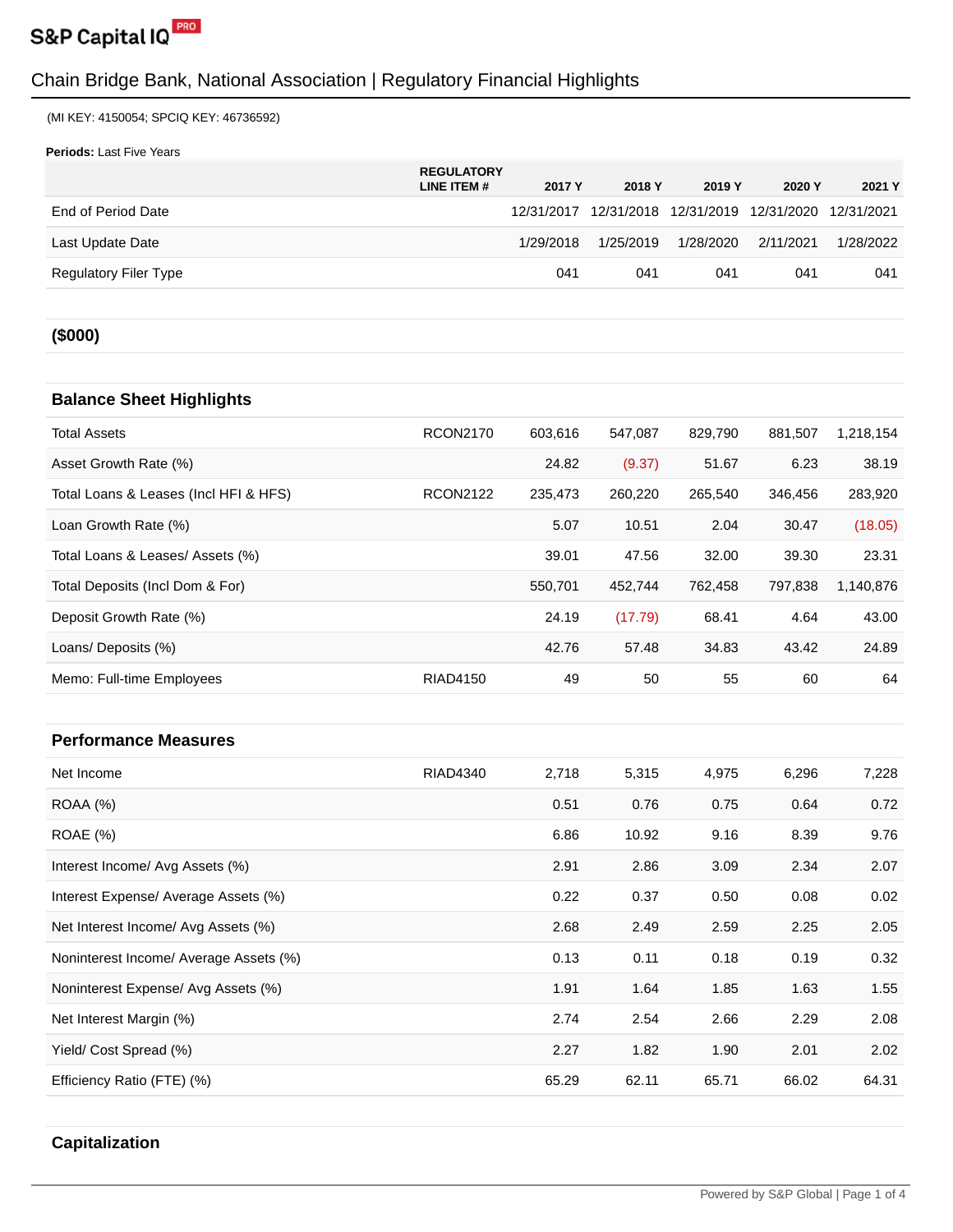

|                                                      | <b>REGULATORY</b><br><b>LINE ITEM#</b> | 2017 Y | 2018 Y | 2019 Y | 2020 Y | 2021 Y |
|------------------------------------------------------|----------------------------------------|--------|--------|--------|--------|--------|
| <b>GRB: Total Equity Capital</b>                     | <b>RCON3210</b>                        | 45,792 | 52,513 | 64,088 | 79,620 | 74,497 |
| <b>Tangible Equity</b>                               |                                        | 45,792 | 52,513 | 64,088 | 79,620 | 74,497 |
| Tangible Common Equity                               |                                        | 45,792 | 52,513 | 64,088 | 79,620 | 74,497 |
| Tier 1 Capital                                       |                                        | 47,428 | 56,042 | 61,817 | 69,513 | 72,647 |
| B3 or GRB: Tier 1 Common Capital (CET1)              |                                        | 47,428 | 56,042 | 61,817 | 69,513 | 72,647 |
| Equity/ Assets (%)                                   |                                        | 7.59   | 9.60   | 7.72   | 9.03   | 6.12   |
| Tang Equity/ Tang Assets (%)                         |                                        | 7.59   | 9.60   | 7.72   | 9.03   | 6.12   |
| Tang Common Eqty/ Tang Assts (%)                     |                                        | 7.59   | 9.60   | 7.72   | 9.03   | 6.12   |
| Risk Based Capital Ratio (%)                         |                                        | 19.15  | 20.48  | 22.85  | 23.01  | 20.33  |
| Tier 1 Risk-based Ratio (%)                          |                                        | 17.91  | 19.23  | 21.60  | 21.76  | 19.36  |
| B3 or GRB: Tier 1 Common Capital (CET1) RB Ratio (%) |                                        | 17.91  | 19.23  | 21.60  | 21.76  | 19.36  |
| Leverage Ratio (%)                                   |                                        | 8.08   | 9.42   | 8.02   | 7.30   | 6.42   |
| Common Dividends Declared/ Net Income (%)            |                                        | 11.04  | 8.49   | 10.05  | 0.00   | 1.31   |
| Commercial RE Loans/ Total Risk-Based Capital (%)    |                                        | 85.66  | 84.46  | 69.60  | 46.93  | 57.53  |
|                                                      |                                        |        |        |        |        |        |
| Loan Composition (%)                                 |                                        |        |        |        |        |        |
| DOM: Construction & Land Development Loans/ Loans    |                                        | 0.79   | 2.94   | 2.42   | 0.94   | 1.38   |
| DOM: Tot 1-4 Fam Loans/ Loans                        |                                        | 65.24  | 62.85  | 69.11  | 53.41  | 65.94  |
| DOM: Multifamily Loans/ Loans                        |                                        | 5.59   | 4.83   | 5.09   | 3.01   | 3.44   |
| DOM: Farm Loans/ Loans                               |                                        | 0.00   | 0.00   | 0.00   | 0.00   | 0.00   |
| DOM: CommRE(Nfarm/NRes)/ Loans                       |                                        | 19.55  | 18.63  | 17.54  | 11.94  | 17.81  |
| Foreign RE Lns/ Loans                                |                                        | 0.00   | 0.00   | 0.00   | 0.00   | 0.00   |
| CON: Real Estate Loans/ Loans                        |                                        | 91.18  | 89.25  | 94.15  | 69.29  | 88.57  |
| CON: Total C&I Loans/ Loans                          |                                        | 7.55   | 9.36   | 4.52   | 29.62  | 10.06  |
| CON: Total Cons Lns/ Loans                           |                                        | 1.04   | 1.22   | 1.14   | 0.99   | 1.29   |
| CON: Agricultural Prod/ Loans                        |                                        | 0.00   | 0.00   | 0.00   | 0.00   | 0.00   |
| CON: Other Loans/ Loans                              |                                        | 0.23   | 0.17   | 0.18   | 0.10   | 0.08   |
| CON: Total Leases/ Loans                             |                                        | 0.00   | 0.00   | 0.00   | 0.00   | 0.00   |
| CON: LESS: Unearn Inc/ Loans                         |                                        | 0.00   | 0.00   | 0.00   | 0.00   | 0.00   |
|                                                      |                                        |        |        |        |        |        |
| <b>Deposit Composition (%)</b>                       |                                        |        |        |        |        |        |
| Nonint-bear Dep/ Deposits                            |                                        | 66.90  | 54.46  | 67.58  | 73.74  | 81.38  |
| <b>Transaction Accounts/ Deposits</b>                |                                        | 79.09  | 65.55  | 75.50  | 84.11  | 90.39  |
|                                                      |                                        |        |        |        |        |        |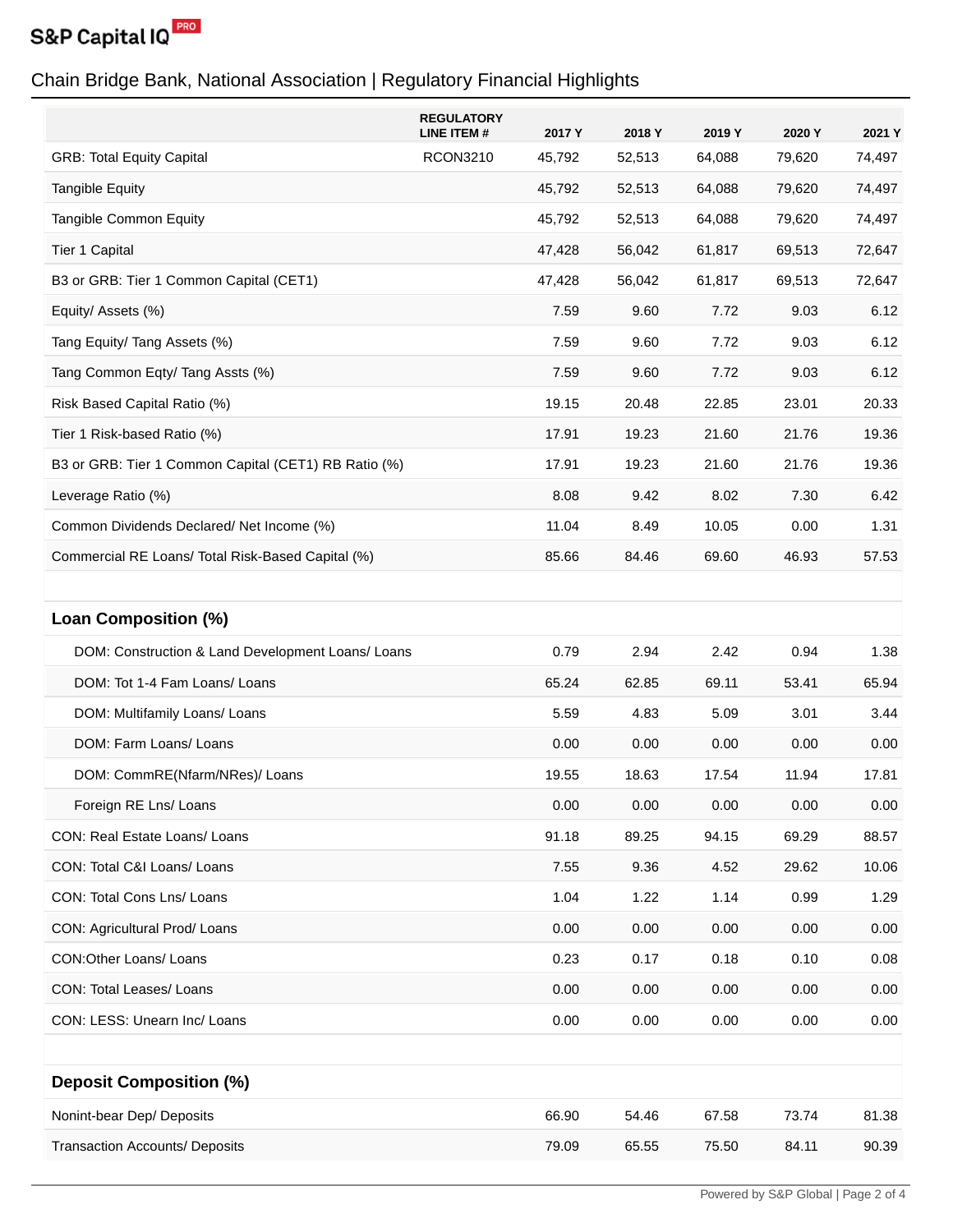

|                                                | <b>REGULATORY</b><br>2017 Y<br>LINE ITEM # | 2018 Y    | 2019 Y    | 2020 Y    | 2021 Y    |
|------------------------------------------------|--------------------------------------------|-----------|-----------|-----------|-----------|
| MMDAs+Savings/Deposits                         | 14.88                                      | 22.99     | 18.93     | 13.49     | 8.48      |
| Retail Time Dep/ Deposits                      | 2.72                                       | 6.98      | 2.83      | 1.16      | 0.65      |
| Jumbo Time Deposits/ Deposits                  | 3.31                                       | 4.48      | 2.74      | 1.24      | 0.48      |
| Foreign Deposits/ Deposits                     | <b>NA</b>                                  | <b>NA</b> | <b>NA</b> | <b>NA</b> | <b>NA</b> |
| <b>Asset Quality (%)</b>                       |                                            |           |           |           |           |
| Noncurrent Loans/ Loans                        | 0.00                                       | 0.00      | 0.00      | 0.00      | 0.00      |
| NPLs/Loans                                     | 0.00                                       | 0.00      | 0.00      | 0.00      | 0.00      |
| NPAs/ Assets                                   | 0.00                                       | 0.00      | 0.00      | 0.00      | 0.00      |
| NPA Excluding Restructured Loans/ Total Assets | 0.00                                       | 0.00      | 0.00      | 0.00      | 0.00      |
| NPAs/ (Loans+OREO)                             | 0.00                                       | 0.00      | 0.00      | 0.00      | 0.00      |
| NPAs+90s/ (Loans+OREO)                         | 0.00                                       | 0.00      | 0.00      | 0.00      | 0.00      |
| NPAs + 90 Days PD/ Assets                      | 0.00                                       | 0.00      | 0.00      | 0.00      | 0.00      |
| Loan Loss Reserves/ Gross Loans                | 1.40                                       | 1.40      | 1.40      | 1.21      | 1.29      |
| Reserves/NPAs                                  | <b>NA</b>                                  | <b>NA</b> | <b>NA</b> | <b>NA</b> | <b>NA</b> |
| Net Chargeoffs/ Avg Loans                      | 0.01                                       | 0.00      | 0.00      | 0.00      | 0.00      |
| Loan Loss Prov/ NCOs                           | <b>NM</b>                                  | <b>NA</b> | <b>NA</b> | <b>NA</b> | <b>NA</b> |
|                                                |                                            |           |           |           |           |
| Liquidity (%)                                  |                                            |           |           |           |           |
| <b>Liquidity Ratio</b>                         | 60.90                                      | 52.87     | 70.86     | 63.51     | 79.07     |
| Earning Assets/ IBL                            | 313.16                                     | 214.55    | 328.17    | 412.30    | 563.14    |
| Secs (FV)/ Secs (Amt Cost)                     | 99.08                                      | 98.16     | 100.64    | 102.97    | 100.30    |
| <b>Pledged Secs/ Securities</b>                | 7.70                                       | 3.99      | 1.74      | 2.64      | 1.43      |
| <b>Brokered Deposits/ Deposits</b>             | 1.09                                       | 2.96      | 0.00      | 0.00      | 0.00      |
| Jumbo Time Deposits/ Domestic Deposits         | 3.31                                       | 4.48      | 2.74      | 1.24      | 0.48      |
|                                                |                                            |           |           |           |           |
| Yields/Cost (%)                                |                                            |           |           |           |           |
| Yield on Total Loans and Leases                | 4.21                                       | 4.35      | 4.42      | 3.73      | 3.94      |
| Yield on Loans                                 | 4.21                                       | 4.35      | 4.42      | 3.73      | 3.94      |
| Yield on RE Loans: 1-4 Family                  | 4.02                                       | 4.07      | 4.21      | 3.90      | 3.64      |
| Yield on RE Loans: Oth RE Loans                | 4.66                                       | 4.67      | 4.56      | 4.62      | 4.29      |
| Yield on RE Loans                              | 4.19                                       | 4.24      | 4.30      | 4.07      | 3.79      |
| Yield on C&I Loans                             | 4.54                                       | 5.44      | 6.44      | 2.61      | 4.49      |